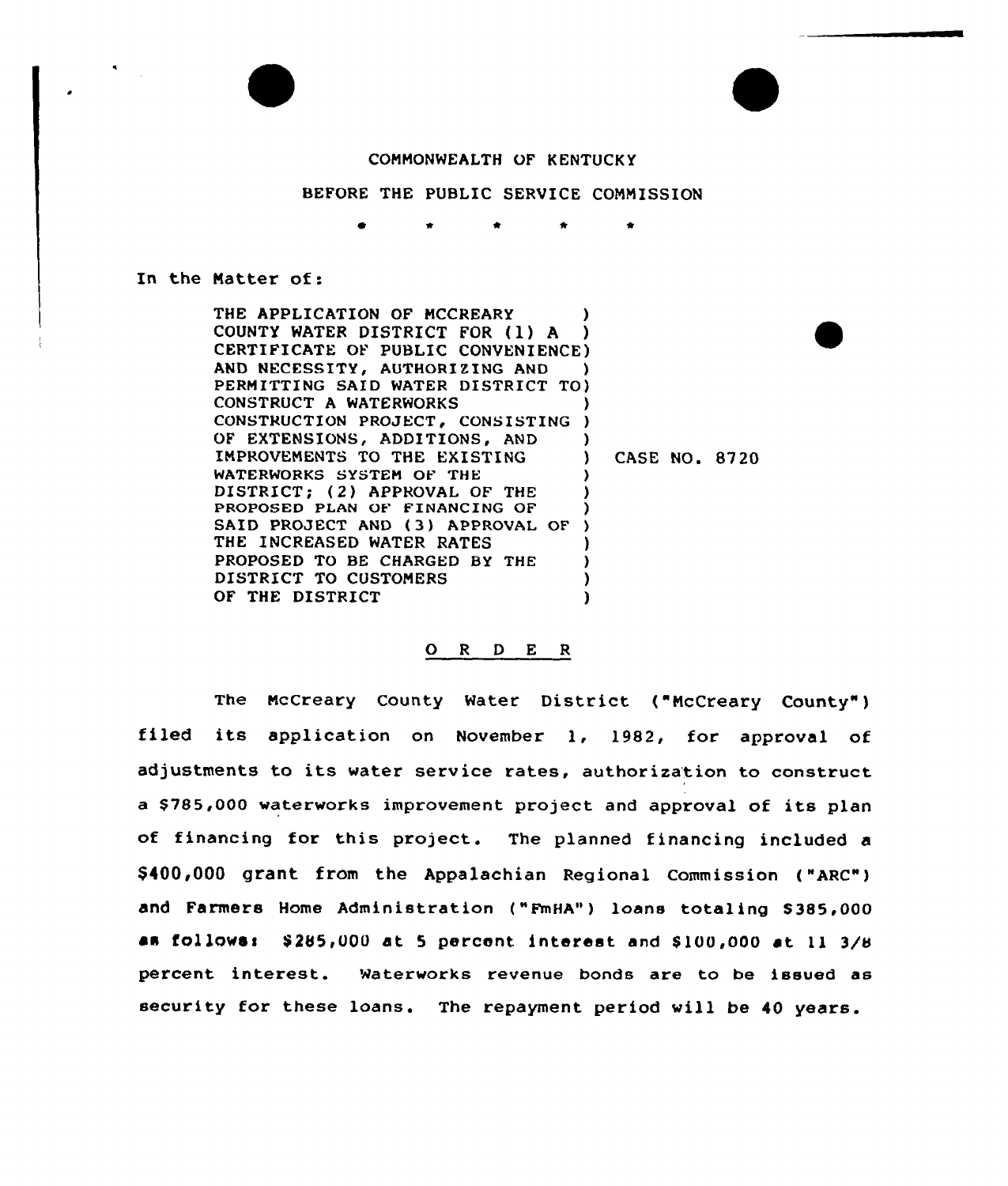plans and specifications for the proposed improvements as prepared by Kennoy Engineers, Inc., of Lexington, Kentucky, ("Engineer") have been approved by the Division of Water of the Natural Resources and Environmental Protection Cabinet ("Natural Resources" ).

<sup>A</sup> hearing was held February 15, 1983, in the offices of the Public Sexvice Commission, Fxankfoxt, Kentucky. Mrs. Pat Terxy and Nr. Grayson Decl, customers of NcCreary County, intervened and expressed concern about the effect of the proposed rates on high volume customers. Mrs. Terry owns the People's Laundry in Whitley city. Hr. Decl represented the pine Knott Conservation Center, <sup>a</sup> Job Corps Training Center.

On April 29, 1983, the Commissien forwarded <sup>a</sup> staff report and draft order regarding the proposed construction to McCreary County and ordered this case set for further hearing to receive testimony with respect to the report and Order. This hearing was held on Nay 4, 1983. in the offices ot the Public Service Commission, Frankfort, Kentucky. At this hearing, the Commission staff report concerning the operation of the propose 500,000-gallon watex storage tank was entered into the record. mcCreary County was allowed to comment on the staff report and the draft order and to provide additional information.

On May 23, 1983, McCreary County was notified by letter that a second staff report concerning the operation of the proposed 500,000-gallon water storage tank was to ba entered into the record in this case. NcCreary County was allowed until June 3, 1983, to comment on this report. On June 3, 1983, McCreary

 $-2-$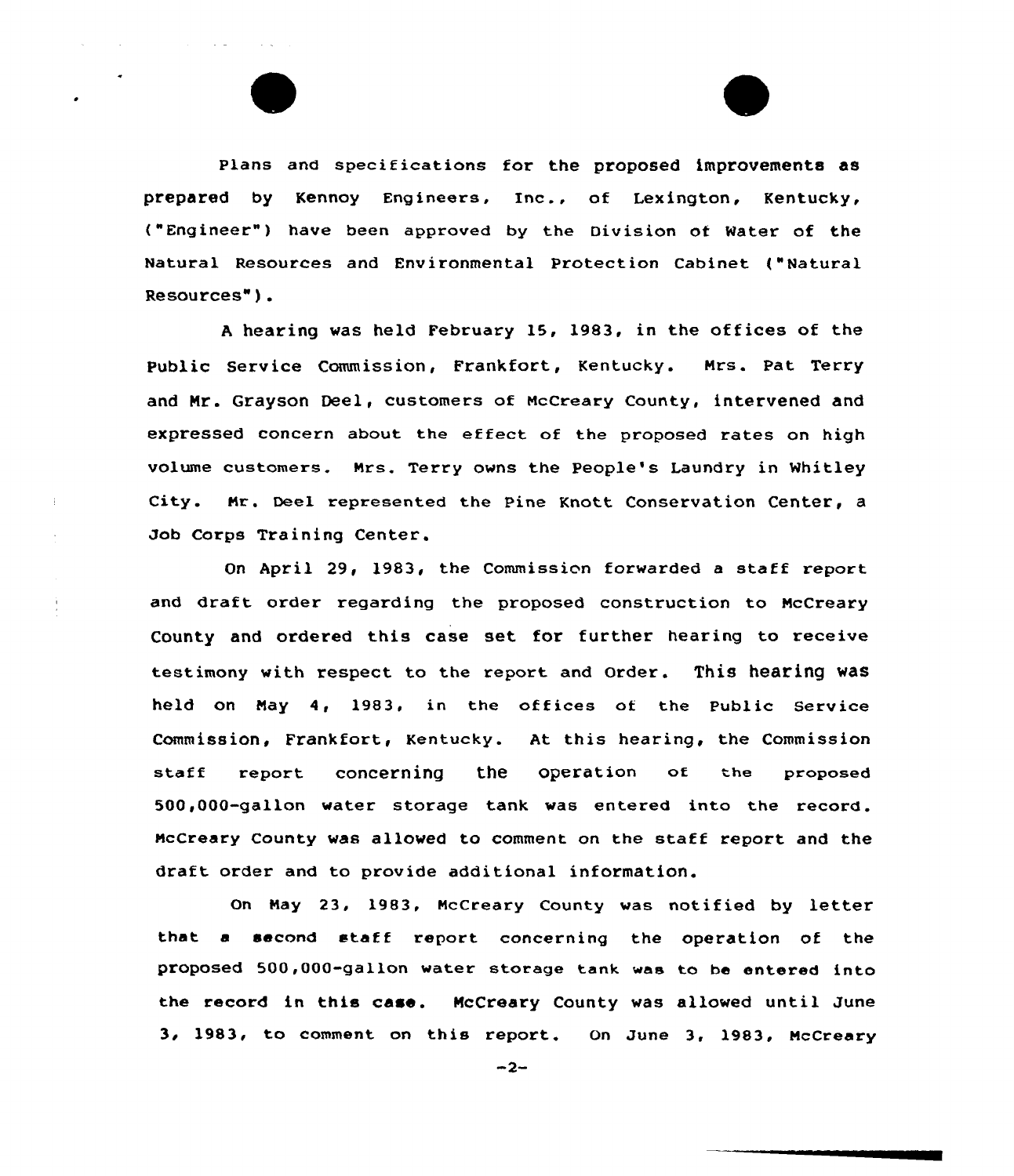County f iled additional information in response to the Commission's May 23, 1983, letter in order to substantiate further the adequacy of the proposed 500,000-gallon water storage tank. This information demonstrates that in order to maintain adequate flow and pressure in the water distribution system, modifications would have to be made in the operation of two of the existing tanks and the high service pumps would have to be operated 20 hours daily.

NcCreary County requested approval of increased rates for water service which would provide an increase in operating revenues of \$97,749. In this Order, the Commission has allowed an increase in operating revenues of \$66,303.

## TEST PERIOD

HcCreary County proposed and the Commission has accepted the 12-month period ending June 30, 1982, as the test period in this matter.

### REVENUES AND EXPENSES

HcCreary County's net operating income for the test period was \$11,188. In order to reflect expected operating conditions subsequent to completion of the proposed construction project, NcCreary County proposed numerous adjustments to revenues and expenses resulting in an adjusted net operating loss of \$2,844. The Commission f inds NcCreary County's proposed adjustments to be generally proper and has accepted them for rate-making purposes with the following exception:

 $-3-$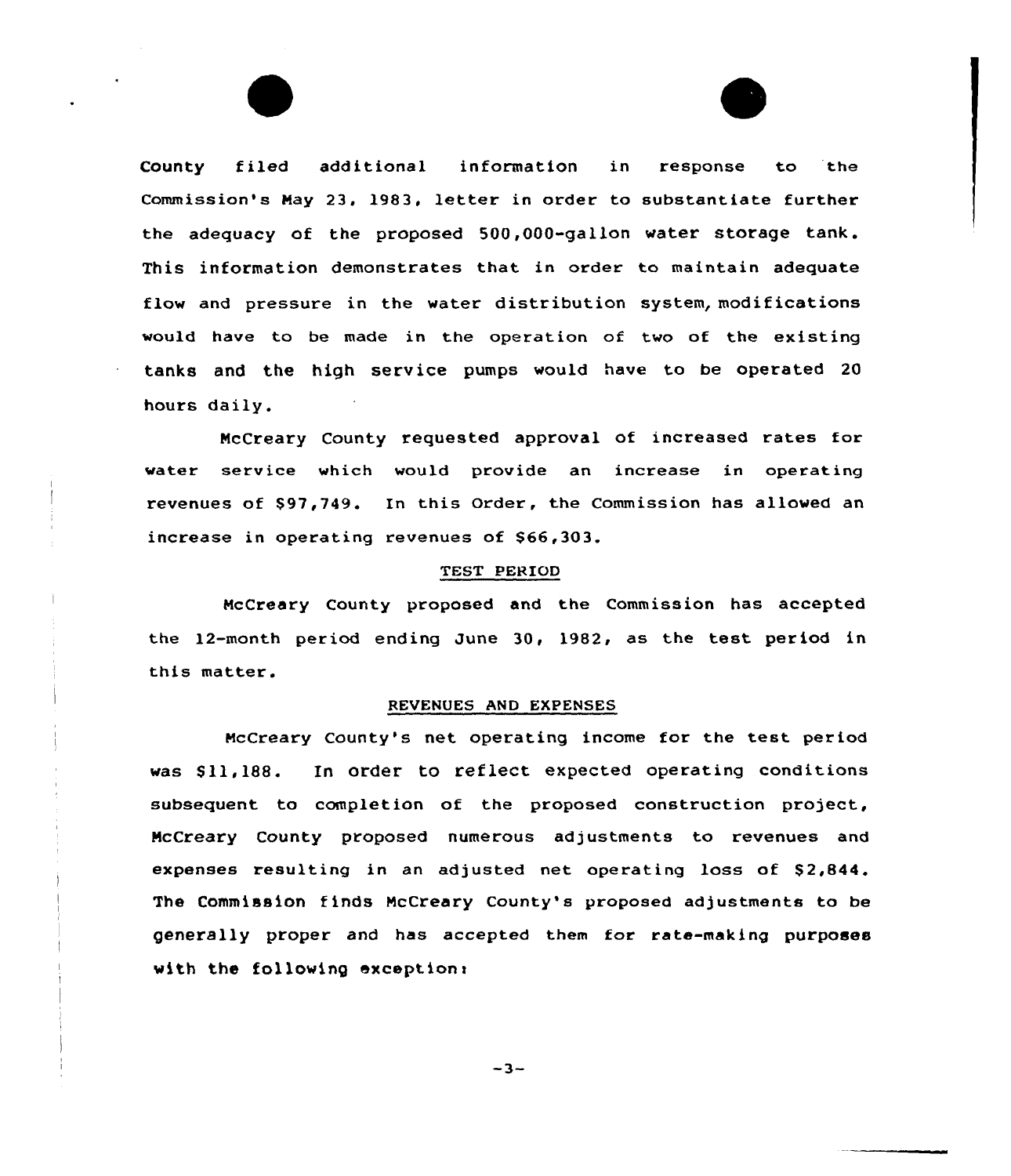### Depreciation Expense

McCreary County adjusted depreciation expense by \$7,700 to reflect additional depreciation from the construction project. The Commission has further adjusted depreciation expense in accordance with its policy that depreciation should be computed on the basis of original cost of the plant in service less contributions in aid of construction. The Commission is of the opinion that it is unfair to require ratepayers to provide recovery on that portion of plant which has been provided free of cost. Therefore, the Commission finds that reasonabl depreciation expense for rate-making purposes is \$40,219, $^{\frac{1}{2} \checkmark}$  a reduction in adjusted depreciation expense of \$ 37,429.

Therefore, the Commission finds that McCreary County's adjusted test period operations are as follows:

|                                      | McCreary County<br>Adjusted | Commission<br>Adjustments | Adjusted    |
|--------------------------------------|-----------------------------|---------------------------|-------------|
| Operating Revenues                   | $S$ 399,017                 | $-0-$                     | \$399,017   |
| Operating Expenses                   | 401,861                     | (37, 429)                 | 364,432     |
| Net Operating Income                 | (2,844)                     | 37,429                    | $5\,34,585$ |
| Other Income<br>Income Available for | 5,044                       | $-0-$                     | 5,044       |
| Debt Service                         | 2,200                       | 37,429                    | \$39,629    |

#### REVENUE REQUIREMENTS

The Commission has used the debt service coverage ("DSC") method to determine appropriate revenue requirements for McCreary County. McCreary County's pro forma average debt service for the next 5 years, including financing of the proposed construction project, is \$88,277. McCreary County's DSC on adjusted net operating income of \$34,585 plus other income of \$5,044 is .45X. The Commission is of the opinion that this DSC is unfair, unjust and

 $-4-$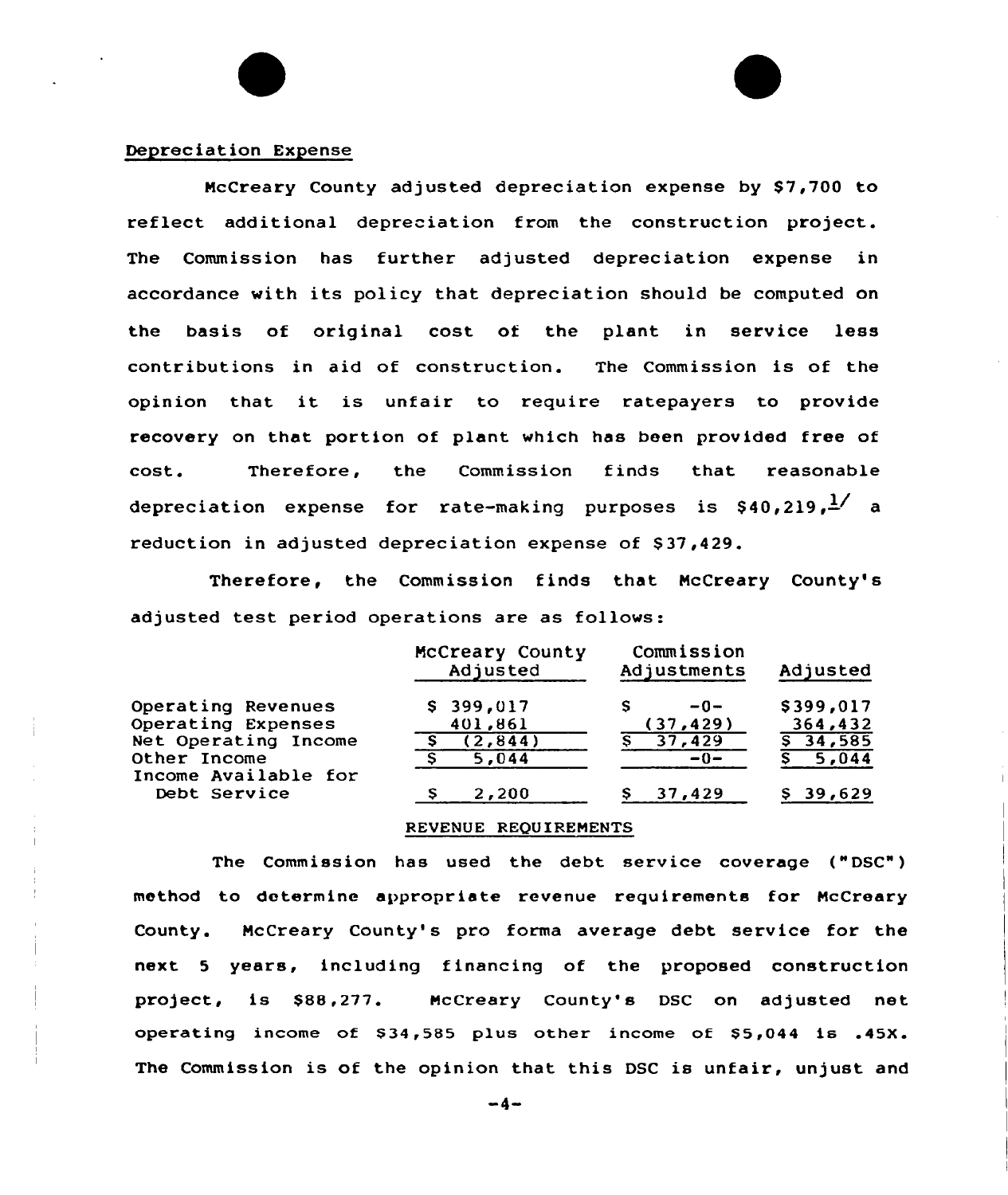unreasonable. Furthermore, the Commission is of the opinion that a DSC of 1.2X is the fair, just, and reasonable coverage necessary for McCreary County to pay its operating expenses and to meet the requirements of its lenders. Accordingly, the Commission has determined that additional revenue of  $$66,303<sup>2</sup>$  is necessary to provide the 1.2K DSC which will ensure the future financial stability of McCreary County.

### OTHER MATTERS

## Delinquent Principal Payments

NcCreary County issued Waterworks Refunding and Improvement Bonds in 1973 to finance improvements on the system and to refund previous issues. McCreary County currently has outstanding \$631,415 of Series "A" bonds and  $$172,000$  of Series "B" bonds payable to the Department of Housing and Urban Development ("HUD"). Further, McCreary County is currently in default on \$47,415 of principal on the Series "A" bonds and \$9,000 on the Series "8" bonds. McCreary County asked to include a 3-year amortization of this delinquent principal in its basic rates at an annual charge of S18,805. In theory and according to past Commission policy, principal repayment should be made from the annual depreciation charges and the profits of <sup>a</sup> utility. However, due to its limited cash-flow and its failure to make timely rate case <sup>f</sup> il ings, NcCreary County has been unable to pay its operating expenses and meet its debt service requirements.

The Commission has reviewed NcCreary County's operations and rate case history to determine the appropriateness of requiring the present. ratepayers to supplement any cash flow deficiency caused by past due delinquencies. The Commission is of the opinion that in

 $-5-$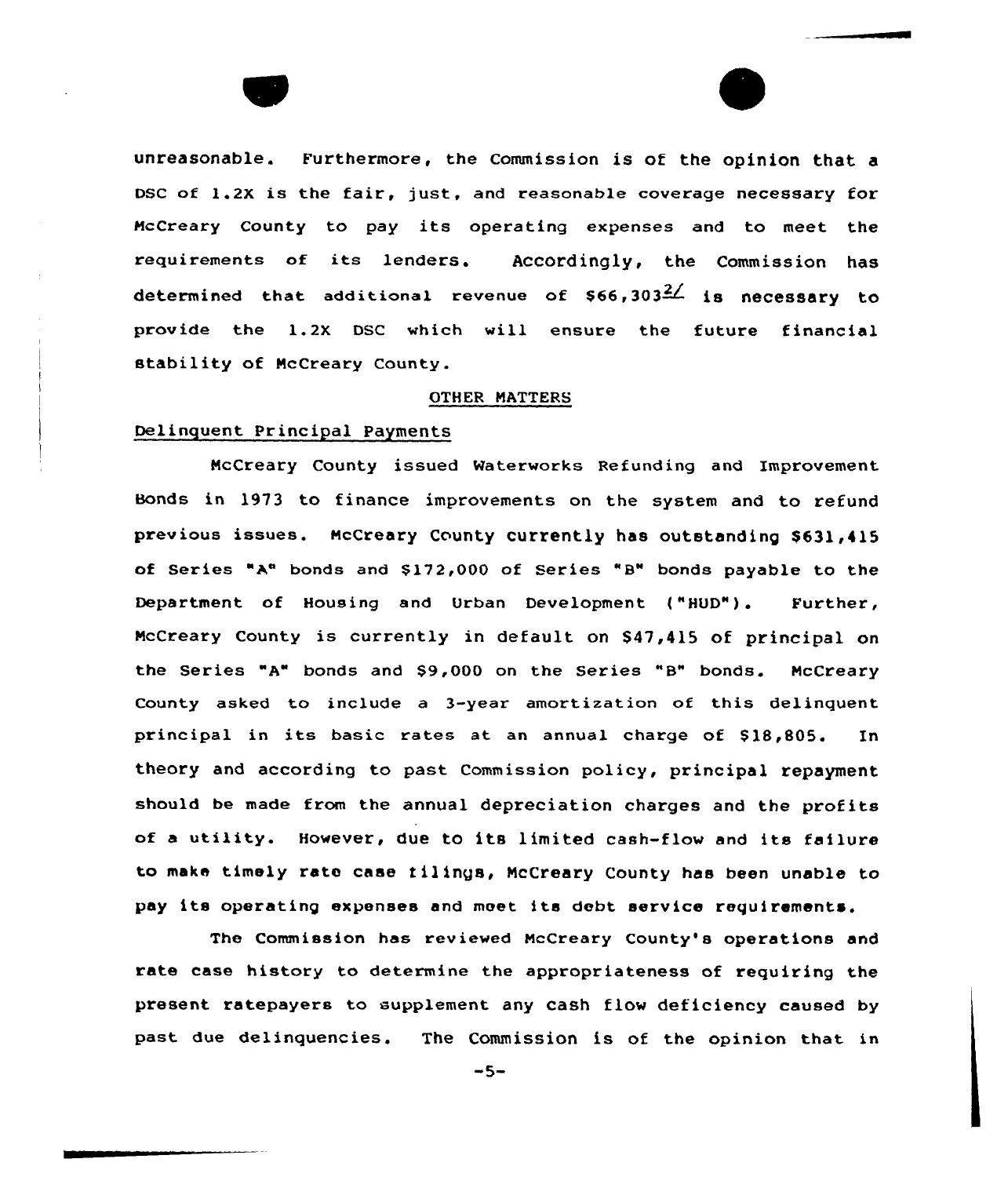

this instance it is necessary for the ratepayers to pay <sup>a</sup> surcharge since there are no stockholders to penalize for the lack of timely rate filings. Therefore, the Commission finds it appropriate for McCreary County's ratepayers to pay a surcharge of \$0.53 per month for a period not to exceed 36 months or until total revenues of \$ 56,415 are collected, whichever comes first. Amounts collected under this surcharge will be applied by NcCreary County solely to the settlement of the debt owed to BUD. NcCreary County will be required to file with the Commission quarterly statements of payments on its indebtedness to HUD.

The Commission further advises NcCreary County that future rate requests should be filed on a more timely basis to avoid recurring delinquencies, and cautions that failure to adhere to this advice could result in future financial instability.

### RATE DESIGN

At the hearing of the case, Nrs. Pat Terry and Nr. Grayson Decl expressed concern about McCreary County's rate design, particularly its impact on large volume users. The Commission also questioned NcCreary County's rate design and requested additional information to assist rate design evaluation.

The Commission has considered modifying NcCreary County's rate design. However, such a task involves considerable effort that would delay issuance of this Order, and NcCreary County is in need of immediate rate relief. Therefore, the Commission has determined to defer rate design restructuring considerations and advises NCCreary County to include a rate design evaluation in any future case.

 $-6-$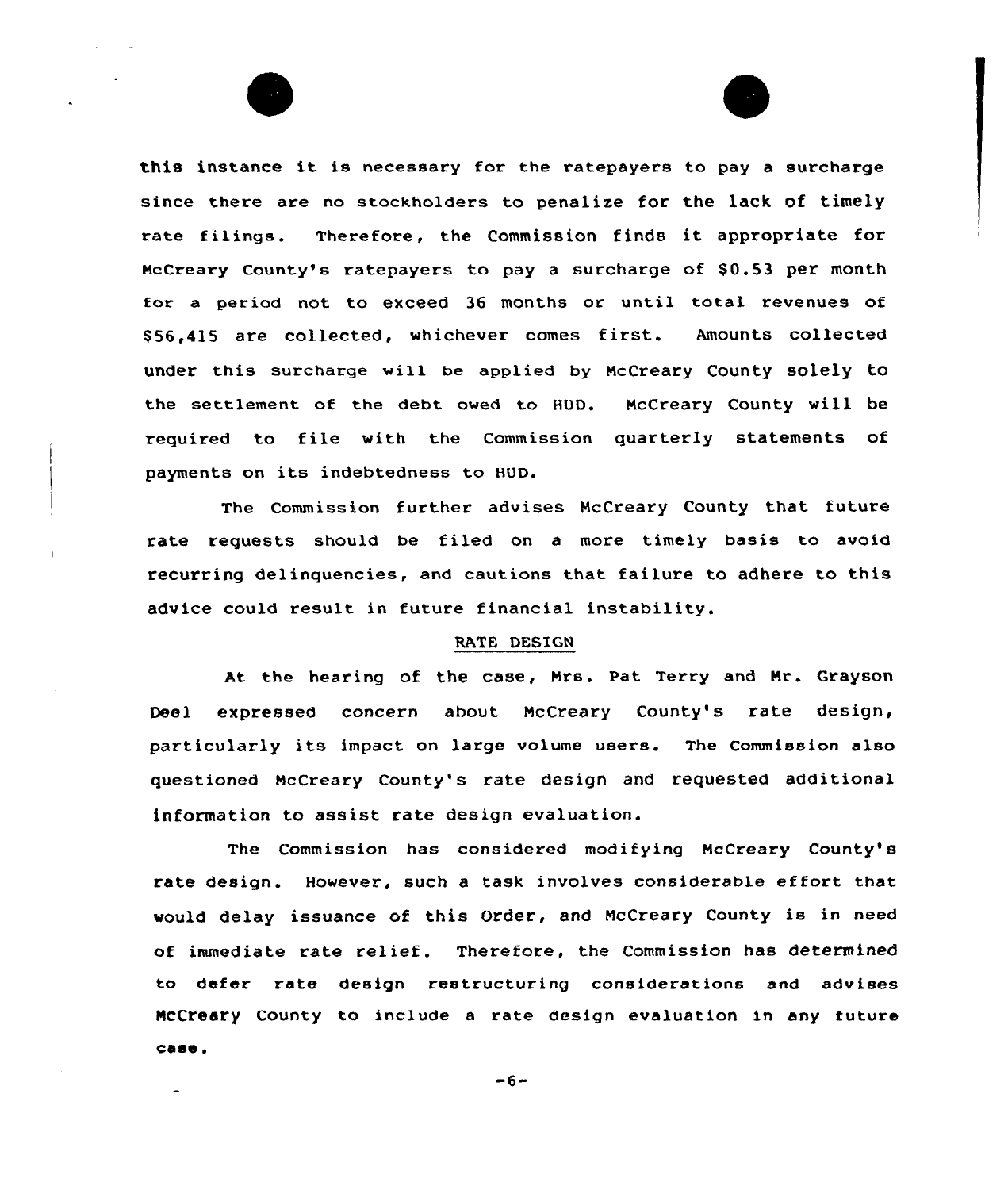### SUMMARY

The Commission, after consideration of the application and evidence of record and being advised, is of the opinion and finds that:

1. There is <sup>a</sup> need for additional water storage facilities on NcCreary County's water distribution system. However, the Engineer's hydraulic analyses demonstrate that NcCreary County's water distribution system will not significantly benefit from the proposed 500,000-gallon tank at its proposed location.

The Commission, therefore, finds that public convenience and necessity do not require construction of the 500,000-gallon storage tank as proposed by NcCreary county.

2. HcCreary County should make further studies of its distribution system for the purpose of selecting <sup>a</sup> storage tank site or sites and a tank capacity or capacities that are compatible with the flowage capacities ot its existing water mains. Its subsequent proposals for storage tank construction wil) be reviewed and considered for approval upon receipt by this Commission.

3. With the deletion of the proposed 500,000-gallon storage tank and the substitution therefor of a storage tank or tanks that are compatible with the flowage capacities of existing water mains, public convenience and necessity require that the construction proposed in the application and record be performed and that a certificate of public convenience and necessity be granted.

4. The construction approved herein includes improvements to certain components of the water treatment process for better equalization of the capacities of these components so as to effect

 $-7-$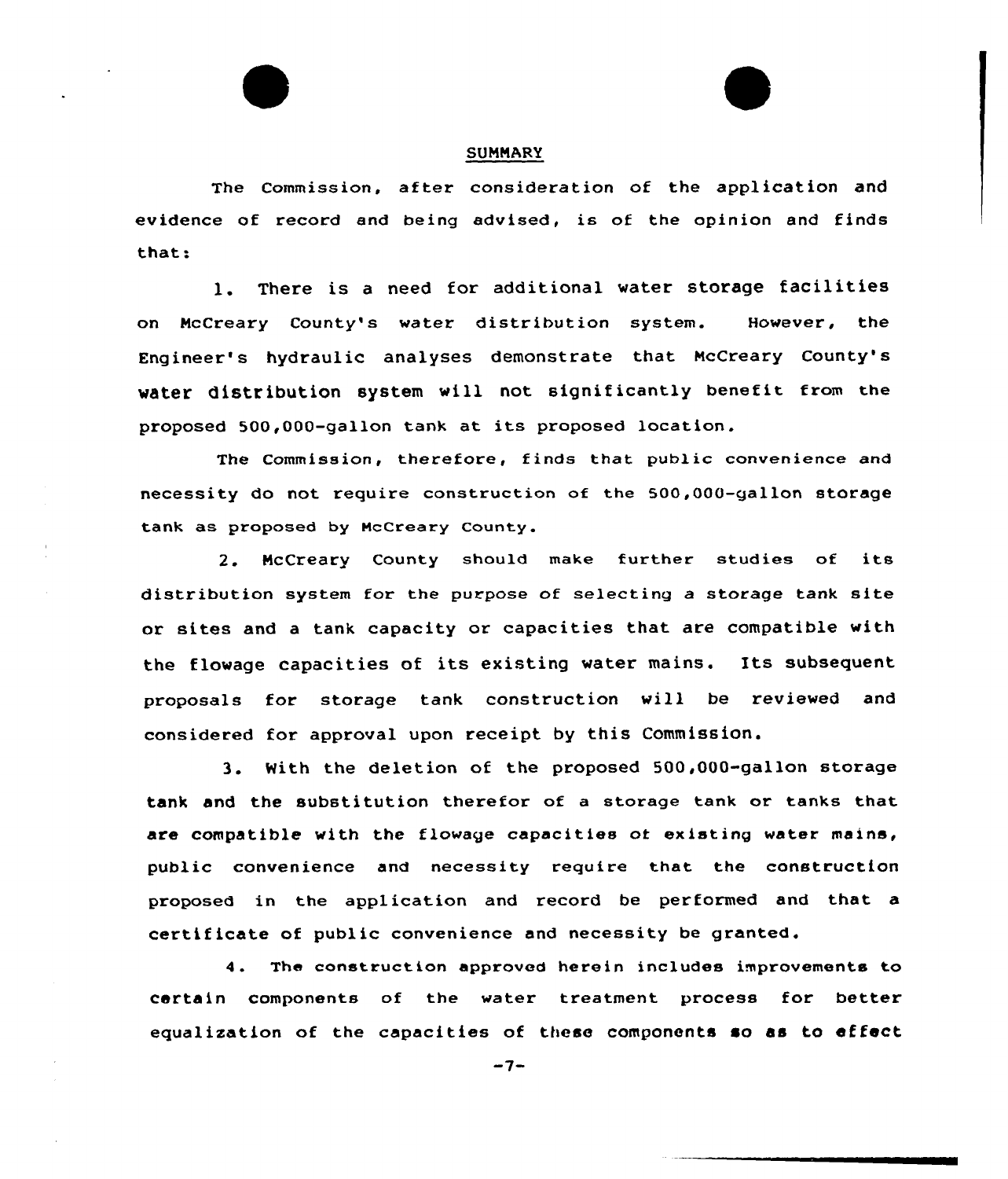increased productivity and efficiency of water treatment plant operations, and the construction of a utility service building to include <sup>a</sup> meter testing laboratory and facilities fox the maintenance of utility vehicles and equipment.

5. The construction recommended herein includes <sup>a</sup> storage tank or tanks with a combined capacity of 500,000 gallons or less for which plans, specifications and estimates are to be prepared and submitted to this Commission at a future date.

5, Any deviations from the construction appxoved herein which could adversely affect service to any customer should be subject to the prior approval of this Commission.

7. The total project costs for the construction approved and recommended herein will, on the basis of the bids received February 8, 1983, approximate \$785,000 including fees, contingencies and other indirect costs. NcCreary County's financing in the amount of 8785,000 should, therefore, be approved.

8. The proposed borrowing of \$385,000 is for lawful objects within the corporate purposes of NcCreary County, is necessary and appropriate for and consistent with the proper performance of services to the public by NcCreary County, will not impair its ability to perform these services and is reasonably necessary and appropriate for such purposes.

9. McCreary County should furnish duly ve<mark>rifie</mark> documentation of the total cost of this project including the cost of construction and all other capitalized costs (engineering, legal, administrative, etc.) within 60 days of the date that construction is substantially completed.

 $-8-$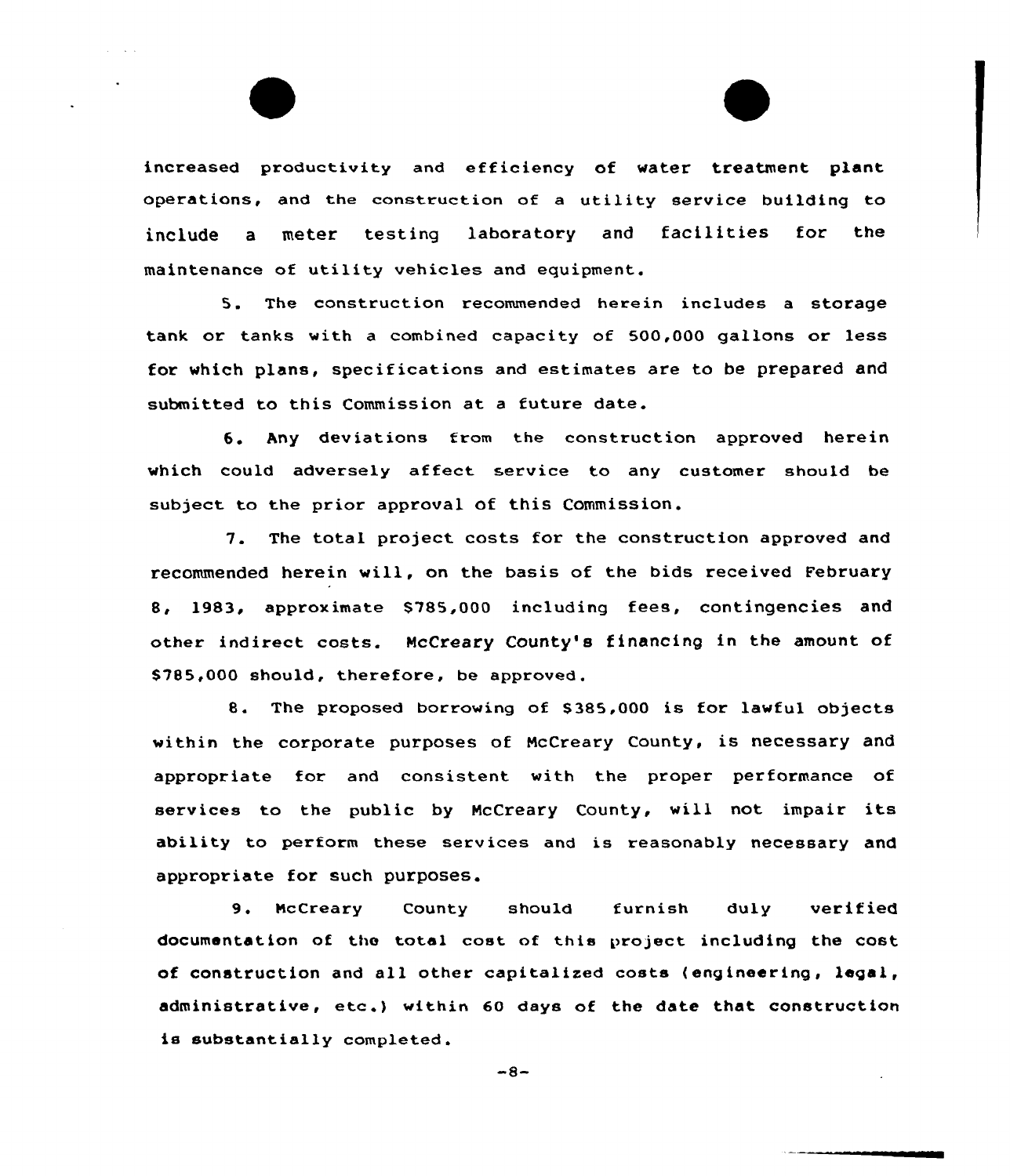10. McCreary County's contract with its Engineer should require the provision of full-time resident inspection under the general supervision of a professional engineer with a Kentucky registration in civil or mechanical engineering. This supervision and inspection should insure that the construction work is done in accordance with the contract plans and specifications and in conformance with the best practices of the construction trades involved in the project.

11. McCreary County should require the Engineer to furnish this Commission with a copy of the record plans and a signed statement that the construction has been satisfactorily completed in accordance with the contract plans and specifications within 60 days of the date of substantial completion of this construction.

12. McCreary County has been advised by Natural Resources<sup>3</sup>/ that its water impoundment dam does not meet the minimum criteria adopted by the Commonwealth of Kentucky for moderate hazard dams. The phase II investigation, which has been estimated to cost 520,000, should be completed during calendar year 1983. McCreary County should seek the approval of the FmHA and the ARC for setting aside contingency funds from this project to pay for the Phase II «tudy.

13. The rates proposed by McCreary County will produce revenues in excess of the revenues found reasonable herein and should be denied upon application of KRS 278.030.

 $14.$  The rates and charges in Appendix A are the fair, just and reasonable rates to be charged by McCreary County in that they should produce gross annual revenue of 5470,364.

 $-9-$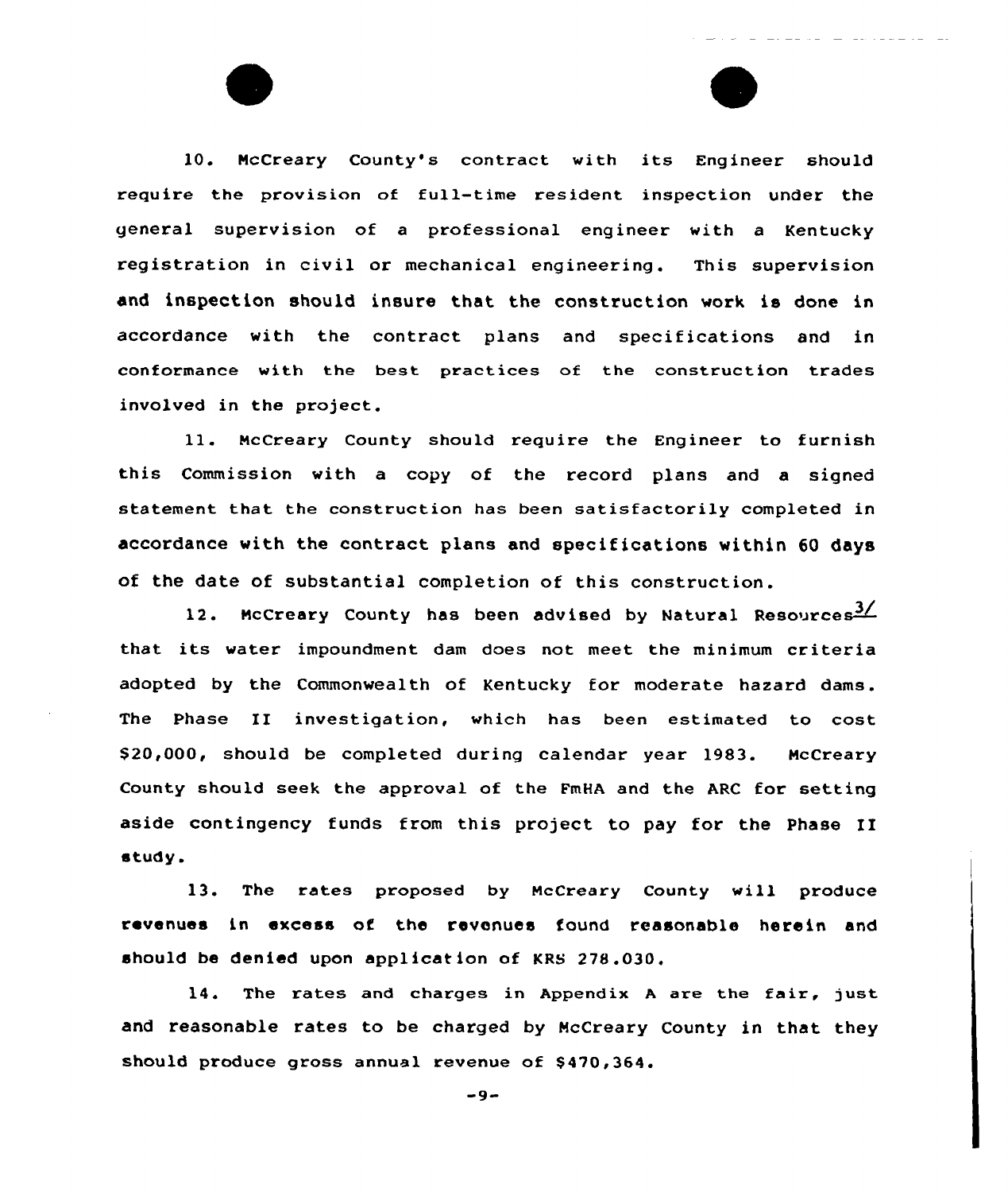15. In addition to the rates in Appendix A, NcCreary County should charge its customers <sup>a</sup> surcharge.

16. McCreary County should be required to submit a quarterly statement showing amounts received from the surcharge and each payment made to HUD with copies of cancelled checks.

IT IS THEREFORE ORDERED that McCreary County be and it hereby is denied a certificate of public convenience and necessity for construction of its proposed 500,000-gallon water storage tank.

IT IS FURTHER ORDERED that McCreary County be and it hereby is granted a certificate of public convenience and necessity to proceed with the construction of the proposed water treatment plant improvements and to proceed with the construction of a building that will house <sup>a</sup> meter testing laboratory and provide facilities for the maintenance of utility vehicles and equipment as set forth in the plans and specifications of record herein.

IT IS FURTHER ORDERED that McCreary County shall make further studies of its distribution system to select a tank site or sites and a tank capacity or capacities that are hydraulically compatible with the capacities of its distribution mains. The revised proposals for construction of water storage facilities shall be submitted to this Commission for approval before any construction thereof is begun.

IT IS FURTHER ORDERED that McCreary County shall complete the phase II investigation of its water impoundment dam as soon as feasibly possible, but no later than December 31, 1983.

IT IS FURTHER ORDERED that any deviations from the construction approved herein which could adversely af feet service to

 $-10-$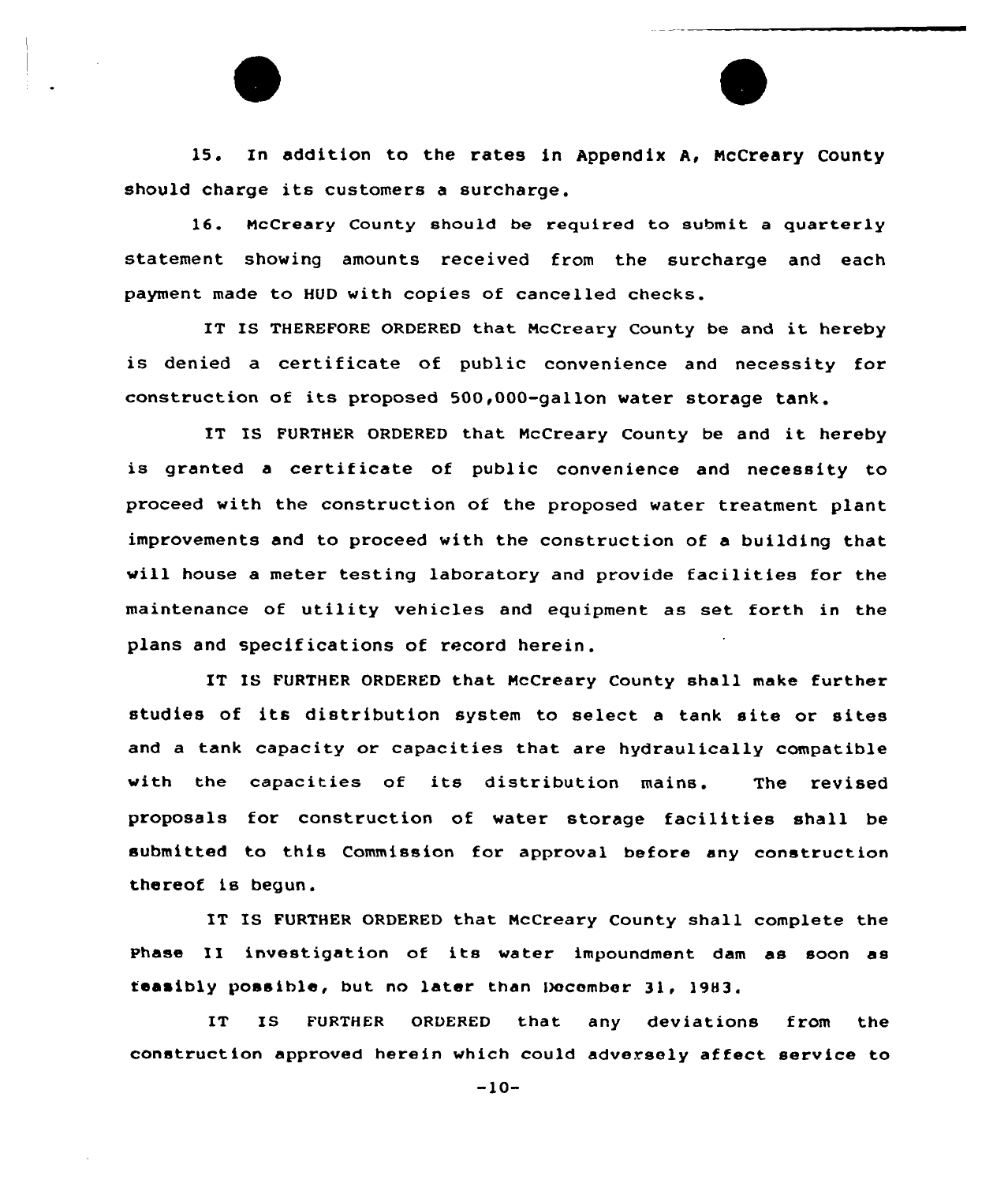any customer shall be subject to the prior approval of this Commission.

IT IS FURTHER ORDERED that NcCreary County's plan of financing in the amount of \$785,000, including 40-year loans of \$ 285,000 at <sup>5</sup> percent interest and \$ 100,000 at ll 3/8 percent interest from the FmHA be and it hereby is approved.

IT IS FURTHER ORDERED that NcCreary County shall file with the Commission duly verified documentation which shows the total costs of the construction herein certificated including all capitalized costs (engineering, legal, administrative, etc.) within 60 days of the date that construction is substantially completed.

IT IS FURTHER ORDERED that the contract between McCreary County and its Engineer shall require the provision of full-time resident inspection under the general supervision of a professional engineer with a Kentucky registration in civil or mechanical engineering. This supervision and inspection shall insure that the construction work is done in accordance with the contract plans and specifications and in conformance with the best practices of the construction trades involved in the project.

IT IS FURTHER ORDERED that NcCreary County shall require the Engineer to furnish this Commission with a copy of the record drawings and a signed statement that the construction has been satisfactorily completed and done in accordance with the contract plans and specifications within 60 days of the date of substantial completion of the proposed construction.

IT IS FURTHER ORDFRFD that the rates proposed by HcCreary County be and they hereby are denied.

-11-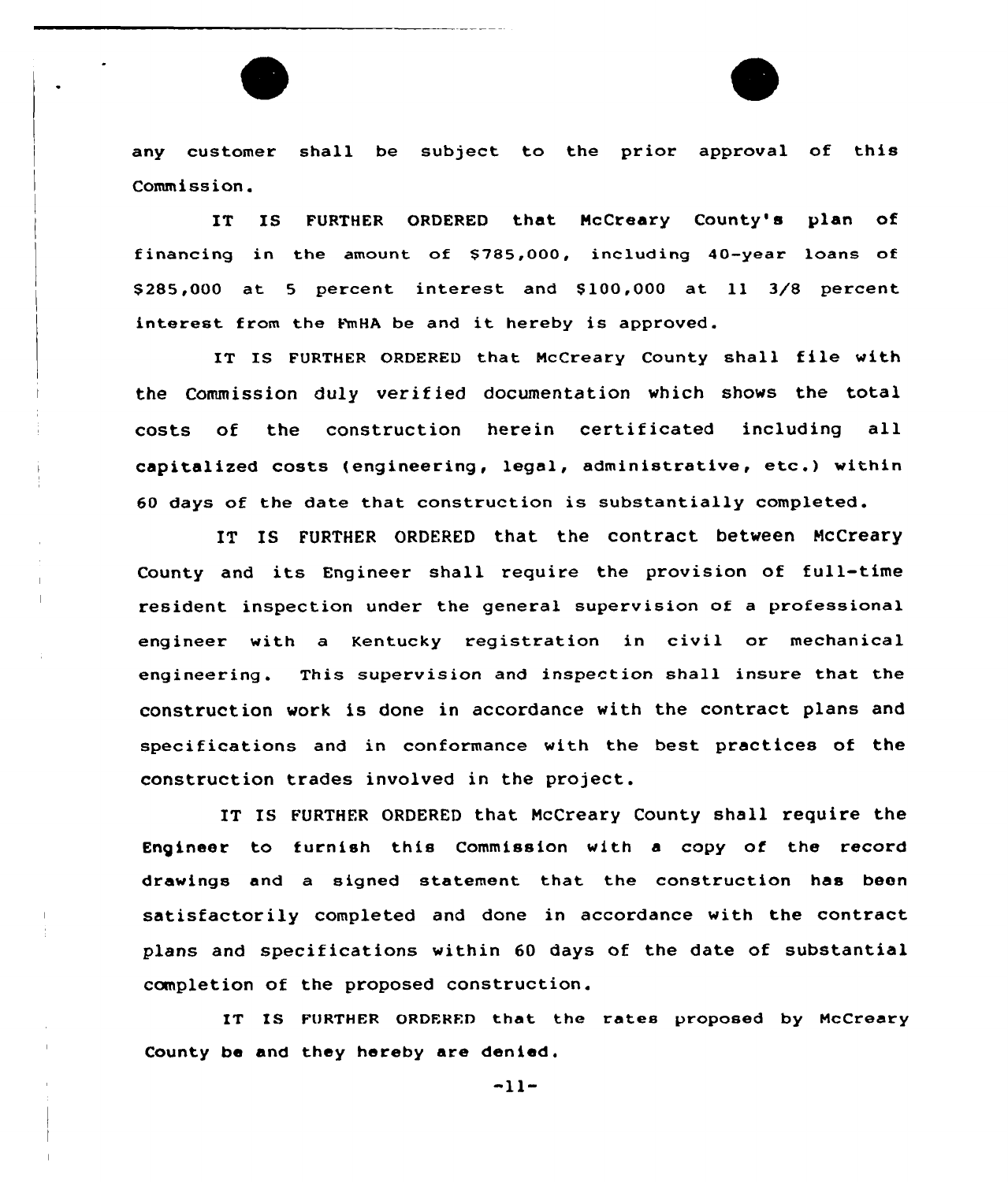IT IS FURTHER ORDERED that the rates and charges in Appendix <sup>A</sup> be and they hereby are approved as the fair, just and reasonable rates and charges to be charged by McCreary County for service rendered on and after the date of this Order.

IT IS FURTHER ORDERED that NcCreary County shall place into effect the surcharges in Appendix A, effective with the next billing after the date of this Order, for a period not to exceed 36 months on and after the date of the next billing or until \$56,415 has been collected, whichever first occurs.

IT IS FURTHER ORDERED that NcCreary County shall file <sup>a</sup> quarterly statement with the Commission outlining the amounts collected from the surcharge and payments made to HUD. These monthly statements shall include a copy of the cancelled checks and the suppliers' invoices.

IT IS FURTHER ORDERED that within 30 days of the date of this Order, NcCreary County shall file its tariffs setting out the rates approved in Appendix A.

Nothing contained herein shall be deemed a warranty of the Commonwealth of Kentucky, or any agency thereof, of the financing herein authorized.

Done at Frankfort, Kentucky, this 8th day of June, 1983.

PUBLIC SERVICE COMMISSION

<u>eriue</u> Vice Chairma

Commissioner

**ATTEST:** 

**Secretary**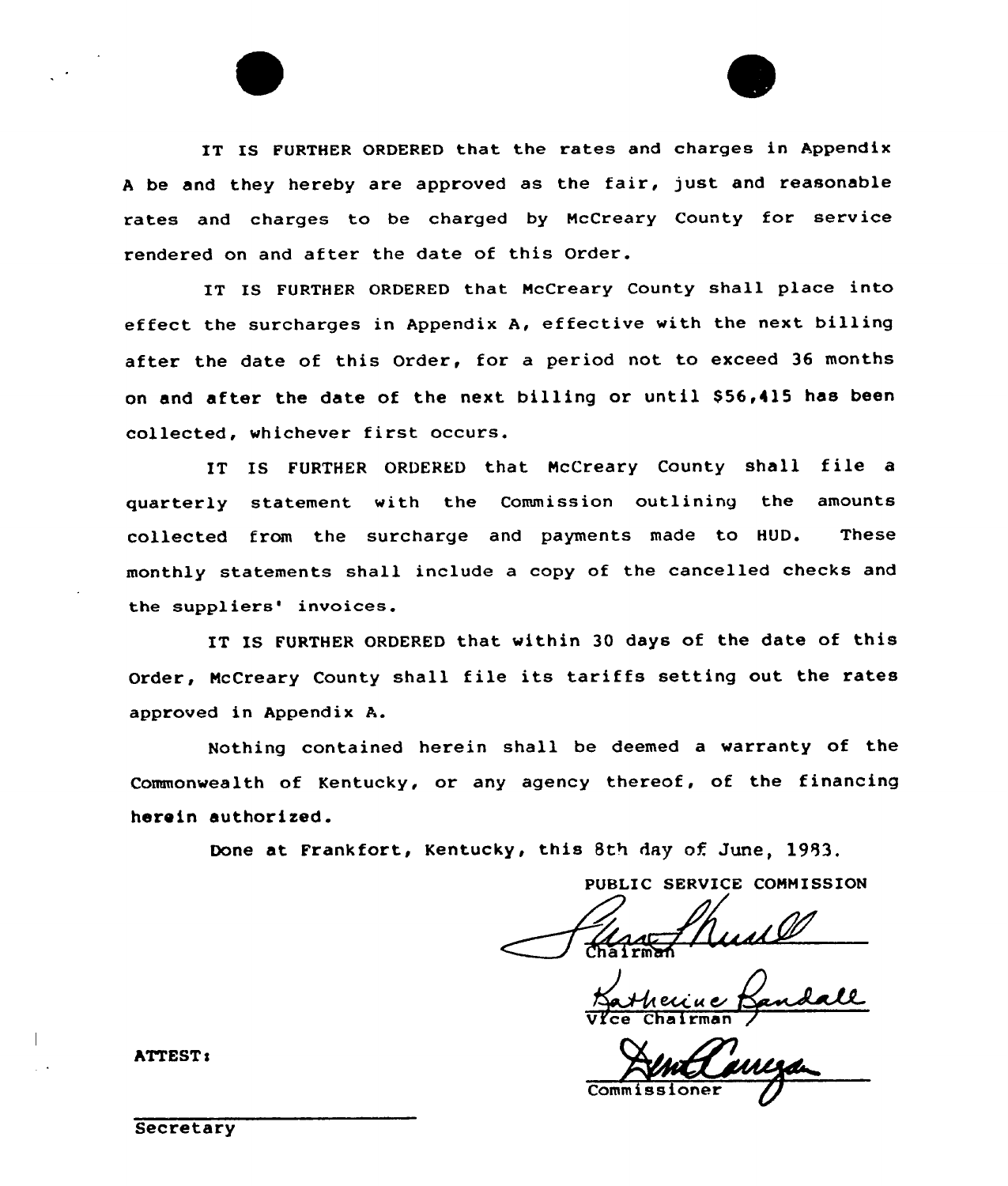## FOOTNOTES

| 1. | Calculation:                     |                         |                   |
|----|----------------------------------|-------------------------|-------------------|
|    | Utility Plant in Service         |                         | \$2,628,719       |
|    | Less: Contributions in Aid of    |                         |                   |
|    | Construction                     |                         | 1,406,198         |
|    | Net Utility Plant in Service     | $\overline{\mathsf{s}}$ | 1,222,521         |
|    | Composite Depreciation Rate      |                         | X <sub>2.66</sub> |
|    | Depreciation Expense on Plant    |                         |                   |
|    | in Service                       |                         |                   |
|    |                                  |                         | 32,519            |
|    | Plus: Depreciation Expense       |                         |                   |
|    | on Proposed Construction         |                         | 7,700             |
|    | Adjusted Depreciation Expense    |                         | 40,219            |
|    |                                  |                         |                   |
|    |                                  |                         |                   |
| 2. | Adjusted Operating Expenses      | S                       | 364,432           |
|    | 1.2X Debt Service (\$88,277)     |                         | 105,932           |
|    | Revenue Requirement              | ङ                       | 470.364           |
|    | Less: Adjusted Operating Revenue |                         |                   |
|    | + Other Income                   |                         | 404,061           |
|    | Increase Allowed                 | S                       | 66.303            |
|    |                                  |                         |                   |

 $\frac{1}{2}$  ,  $\frac{1}{2}$ 

3. This Commission was advised of this matter by a letter date February 9, 1983, from Natural Resources. The letter was brought out during the hearing by the Engineer's testimony, pages 40 and 41 of the hearing transcript

رجان الأفكالين